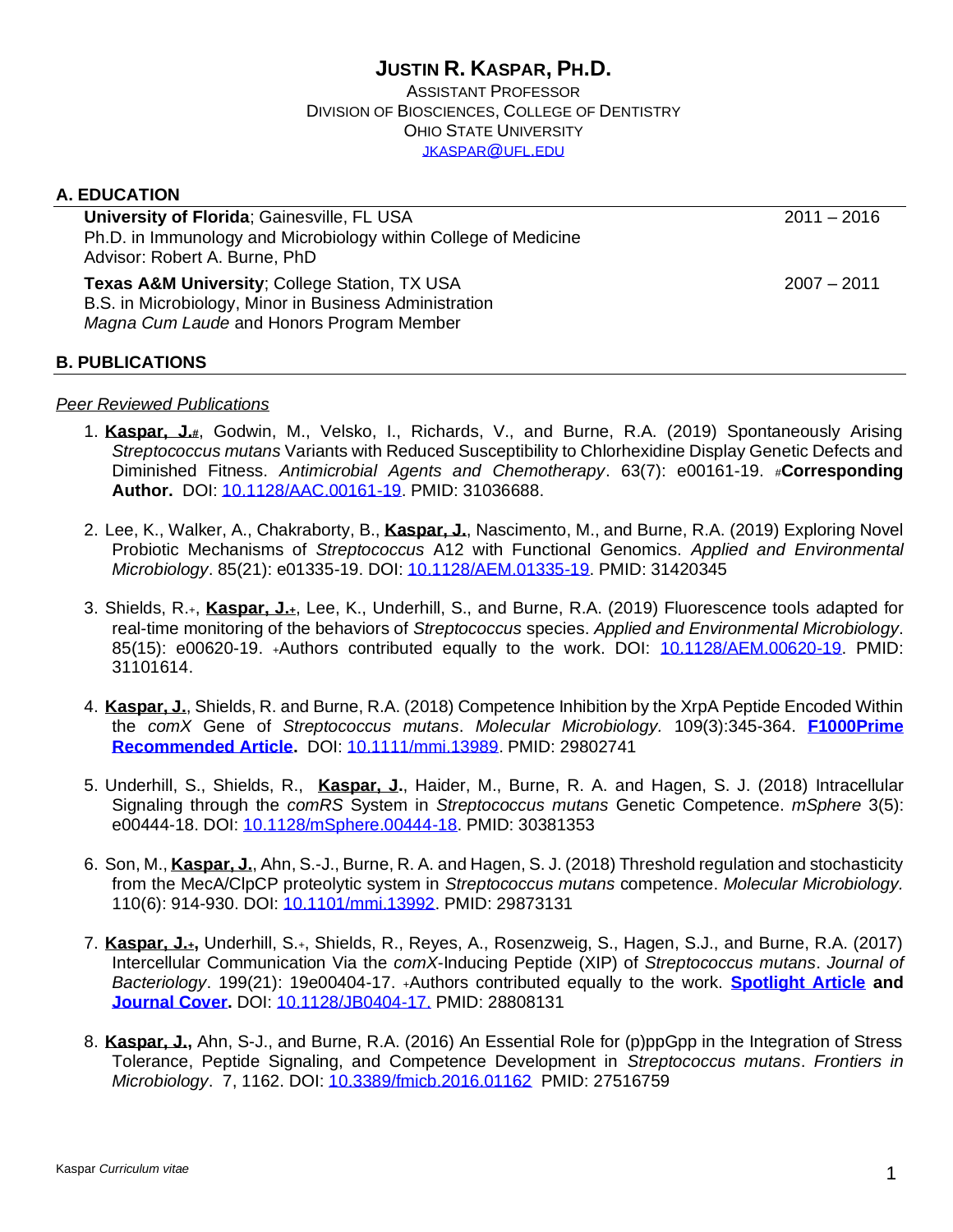on competence development. Also investigated the role of XrpA in ComRS signaling. Role: **Principal Investigator**

# **5 T90 DE021990-07 NIH/NIDCR Burne, R (PI)** 2012 - 2014

Comprehensive Training Program in Oral Biology

The program provides extensive breadth and depth in training for basic and clinician scientists in multiple areas that are designated as high priority by the NIDCR.

# Role: **Predoctoral Fellow Trainee**

Kaspar *Curriculum vitae* 2

- 9. **Kaspar, J.,** Ahn, S-J., Palmer, S., Choi, S.C., Stanhope, M.J., and Burne, R.A. (2015) A Unique ORF within the *comX* gene of *Streptococcus mutans* Regulates Genetic Competence and Oxidative Stress Tolerance. *Molecular Microbiology.* 96(3): 463-482. DOI: [10.1111/mmi.12948.](https://dx.doi.org/10.1111%2Fmmi.12948) PMID: 25620525
- 10. Guo, Q., Ahn, S-J., **Kaspar, J.**, Zhou, X., and Burne, R.A. (2014) Growth Phase and pH Influence Peptide Signaling for Competence Development in *Streptococcus mutans*. *Journal of Bacteriology.* 196(2): 227- 236. DOI: [10.1128/JB.00995-13.](https://dx.doi.org/10.1128%2FJB.00995-13) PMID: 24163340
- 11. Ahn, S-J., **Kaspar, J.**, Kim, J.N., Seaton, K., and Burne, R.A. (2014) Discovery of novel peptides regulating competence development in *Streptococcus mutans. Journal of Bacteriology*. 196(21): 3735-3745. DOI: [10.1128/JB.01942-14.](https://dx.doi.org/10.1128%2FJB.01942-14) PMID: 25135217

### *Reviews*

1. **Kaspar, J.#** and Walker, A. (2019) Expanding the Vocabulary of Peptide Signals in *Streptococcus mutans*. *Frontiers in Cellular and Infection Microbiology*. Volume 9: pp: 194. #**Corresponding Author** DOI: [10.3389/fcimb.2019.00194](https://www.frontiersin.org/articles/10.3389/fcimb.2019.00194/abstract) PMID: 31245303

# **C. RESEARCH SUPPORT**

# *Pending*

# **K99/R00 NIH/NIDCR Kaspar (PI)** 2020 - 2025

Interspecies Interactions within Supragingival Plaque

This study investigates the contact-dependent responses of disease-causing *Streptococcus mutans* against the health-associated commensal streptococci within the oral cavity. Transcriptomics/metabolomics are incorporated to define the interaction of *S. mutans* between microbes present in states of health and disease. Role: **Principal Investigator**

Impact Score: **35**

# *Previous*

# **F32 DE028479 NIH/NIDCR Kaspar (PI)** 2018 - 2019 Ecological Consequences of Cell-to-Cell Signaling on Interbacterial Competition This study investigated the impact of bacterial cell-cell signaling on the fitness of specific bacterial species within microbial oral biofilm communities. Role: **Principal Investigator**

# **T90 DE021990 NIH/NIDCR Burne, R (PI)** 2016 - 2018

Comprehensive Training Program in Oral Biology

The program provides extensive breadth and depth in training for basic and clinician scientists in multiple areas that are designated as high priority by the NIDCR..

This study investigated a primary stress response pathway (ppGpp and the stringent response) and its effect

Role: **Postdoctoral Fellow Trainee**

#### **F31 DE024416 NIH/NIDCR Kaspar (PI)** 2014 - 2016 Integration of Stress Tolerance in Competence Development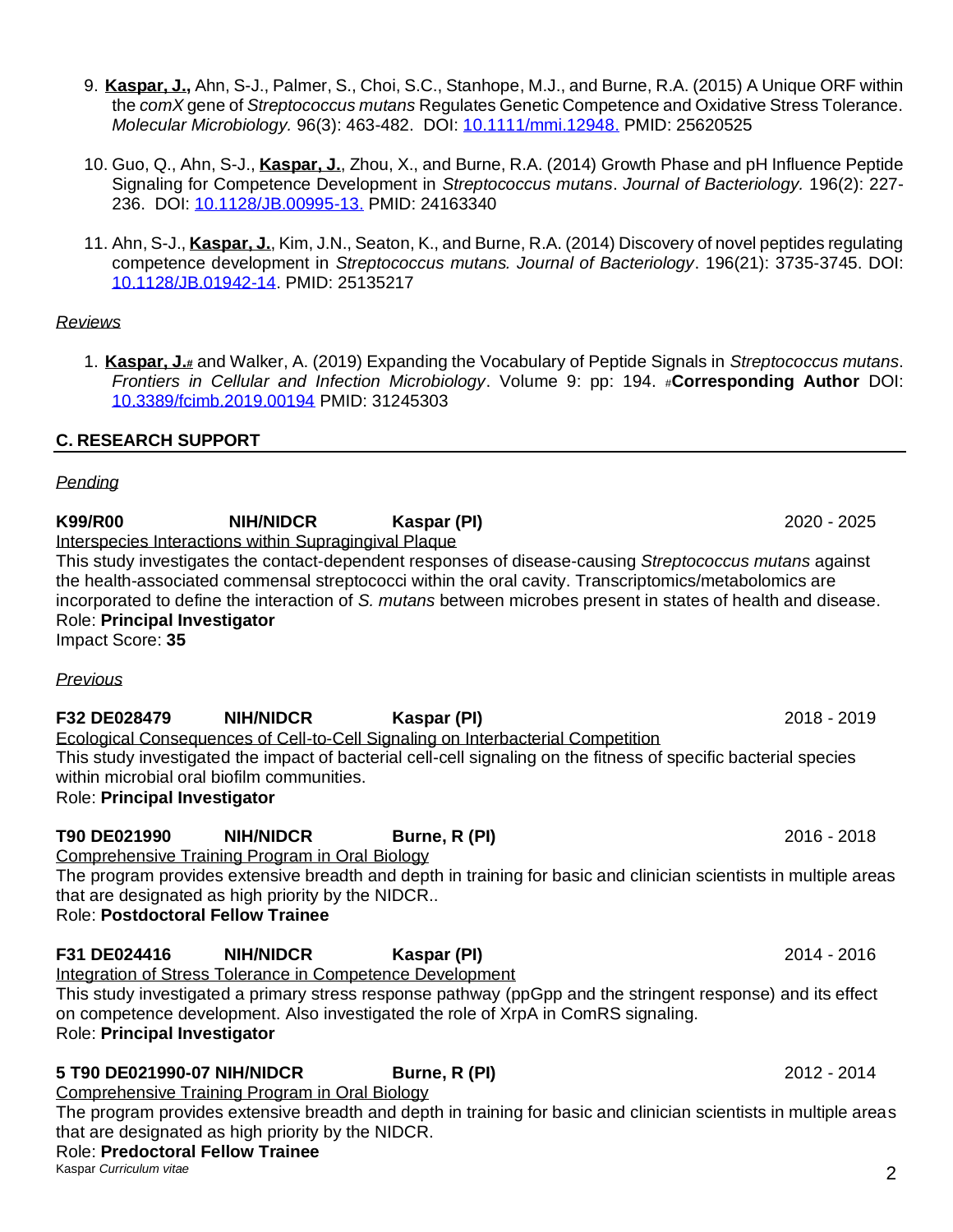### **D. TEACHING AND MENTORING**

- 1. **Kimia Zadeh, September 2019 – December 2019.** Current UF undergraduate student planning to attend dental school. Studying dual-species interactions between *S. mutans* and other oral commensal streptococci. Trained in bacterial culture techniques and bacterial assays.
- 2. **Brook Richard, January 2019 – August 2019.** Former UF undergraduate student majoring in business, planning to attend dental school by applying in Fall 2019. Studying dual-species interactions between *S. mutans* and other oral commensal streptococci. Trained in bacterial culture techniques, bacterial assays and confocal microscopy. Will be included as author on future manuscript.
- 3. **Matthew Godwin, January 2017 – December 2018.** Former UF undergraduate student majoring in chemical engineering, currently studying at Harvard dental school. Studied antimicrobial resistance in *Streptococcus mutans*, with a focus on chlorhexidine. Trained in bacterial culture techniques, bacterial assays and transposon mutagenesis screen. Research counted for credit and author on *Antimicrobial Agents and Chemotherapy* manuscript.
- 4. **Sara Rifai, January 2017 – May 2017.** Former UF dental student. Studied protein protein interactions in *Streptococcus mutans*. Trained in bacterial culture techniques and protein purification.
- 5. **James Shirley, September 2016 – October 2016.** UF COM Graduate Student. Studied the role of hydrogen peroxide and oxygen stress on competence development signaling in *Streptococcus mutans* for 1st year PhD rotation. Trained in bacterial culture techniques, bacterial assays, RNA purification and qRT-PCR.
- 6. **Adrian Reyes, August 2015 – May 2016.** Current dental student at UF. As an undergraduate researcher, helped develop and studied the co-culture system for competence signaling in *Streptococcus mutans* for undergraduate research. Trained in bacterial culture techniques, flow cytometry, fluorescent and confocal microscopy. Research counted for credit and author on *Journal of Bacteriology* manuscript.
- 7. **Jacquelyn Serfecz, January 2014 – February 2014.** Former UF COM Graduate Student, Laboratory of Rolf Renne, PhD. Studied the role of RcrRPQ peptides in competence development of *Streptococcus mutans* for 1st year PhD rotation. Trained in bacterial culture techniques, bacterial assays, RNA purification and qRT-PCR.

### **E. RESEARCH EXPERIENCE**

| Assistant Professor, Ohio State College of Dentistry                                         | 2020 - current |
|----------------------------------------------------------------------------------------------|----------------|
| Postdoctoral Fellow, UF College of Dentistry, Supervisor: Dr. Robert Burne                   | $2016 - 2020$  |
| Predoctoral Fellow, UF College of Medicine, Supervisor: Dr. Robert Burne                     | $2011 - 2016$  |
| Research Assistant, Microbiology, Supervisor: Dr. Ry Young, Texas A&M University             | $2010 - 2011$  |
| Research Assistant, Microbiology, Supervisor: Dr. Matthew Sachs, Texas A&M University        | 2010           |
| <b>F. HONORS AND AWARDS</b>                                                                  |                |
| Travel Grant Awardee, 2020 IADR Microbiology/Immunology Group Travel Award                   | 2020           |
| Student-Invited Reviewer, UF CTSI Certificate Program Student Journal Club                   | 2018           |
| 1 <sub>st</sub> Place Recognition of Research Excellence Poster Presentation, UF Synergy Day | 2017           |
| Student Travel Grant Awardee, 6th ASM Conference on Cell-Cell Communication                  | 2017           |
| Student Travel Grant Awardee, 8th ASM Conference on Streptococcal Genetics                   | 2016           |
| Silver medalist, IDP Medical Guild Research Symposium                                        | 2016           |
| Interdisciplinary Program in Biomedical Sciences Student Travel Award                        | 2014           |
| <b>G. UNIVERSITY COMMITTEES AND SERVICE</b>                                                  |                |
| Student Representative, Rethinking Graduate Education Committee, UF Health                   | 2015           |
| Student Representative, UF Biomedical Graduate Program Advisory Board                        | $2013 - 2015$  |